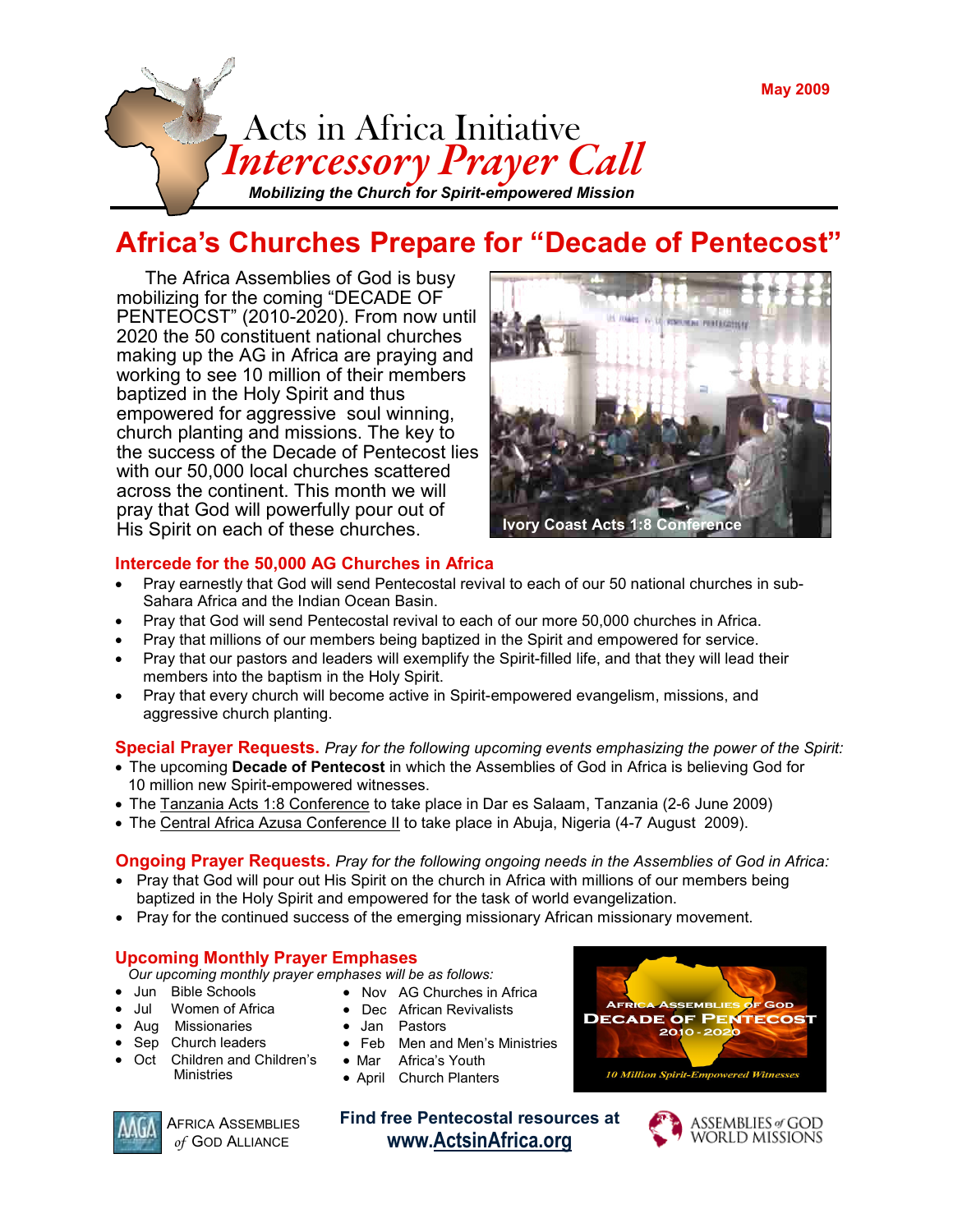

# Africa's Churches Prepare for "Decade of Pentecost"

 The Africa Assemblies of God is busy mobilizing for the coming "DECADE OF PENTEOCST" (2010-2020). From now until 2020 the 50 constituent national churches making up the AG in Africa are praying and working to see 10 million of their members baptized in the Holy Spirit and thus empowered for aggressive soul winning, church planting and missions. The key to the success of the Decade of Pentecost lies with our 50,000 local churches scattered across the continent. This month we will pray that God will powerfully pour out of His Spirit on each of these churches. Ivory Coast Acts 1:8 Conference



## Intercede for the 50,000 AG Churches in Africa

- Pray earnestly that God will send Pentecostal revival to each of our 50 national churches in sub-Sahara Africa and the Indian Ocean Basin.
- Pray that God will send Pentecostal revival to each of our more 50,000 churches in Africa.
- Pray that millions of our members being baptized in the Spirit and empowered for service.
- Pray that our pastors and leaders will exemplify the Spirit-filled life, and that they will lead their members into the baptism in the Holy Spirit.
- Pray that every church will become active in Spirit-empowered evangelism, missions, and aggressive church planting.

### Special Prayer Requests. Pray for the following upcoming events emphasizing the power of the Spirit:

- The upcoming Decade of Pentecost in which the Assemblies of God in Africa is believing God for 10 million new Spirit-empowered witnesses.
- The Tanzania Acts 1:8 Conference to take place in Dar es Salaam, Tanzania (2-6 June 2009)
- The Central Africa Azusa Conference II to take place in Lagos, Nigeria (4-7 August 2009).

#### **Ongoing Prayer Requests.** Pray for the following ongoing needs in the Assemblies of God in Africa:

- Pray that God will pour out His Spirit on the church in Africa with millions of our members being baptized in the Holy Spirit and empowered for the task of world evangelization.
- Pray for the continued success of the emerging missionary African missionary movement.

## Upcoming Monthly Prayer Emphases

Our upcoming monthly prayer emphases will be as follows:

- Jun Bible Schools
- Jul Women of Africa
- Aug Missionaries
- Sep Church leaders
- Oct Children and Children's Ministries
- Dec African Revivalists
- Feb Men and Men's Ministries
- Mar Africa's Youth
- April Church Planters



AFRICA ASSEMBLIES of GOD ALLIANCE

Find free Pentecostal resources at www.ActsinAfrica.org





• Jan Pastors

• Nov AG Churches in Africa